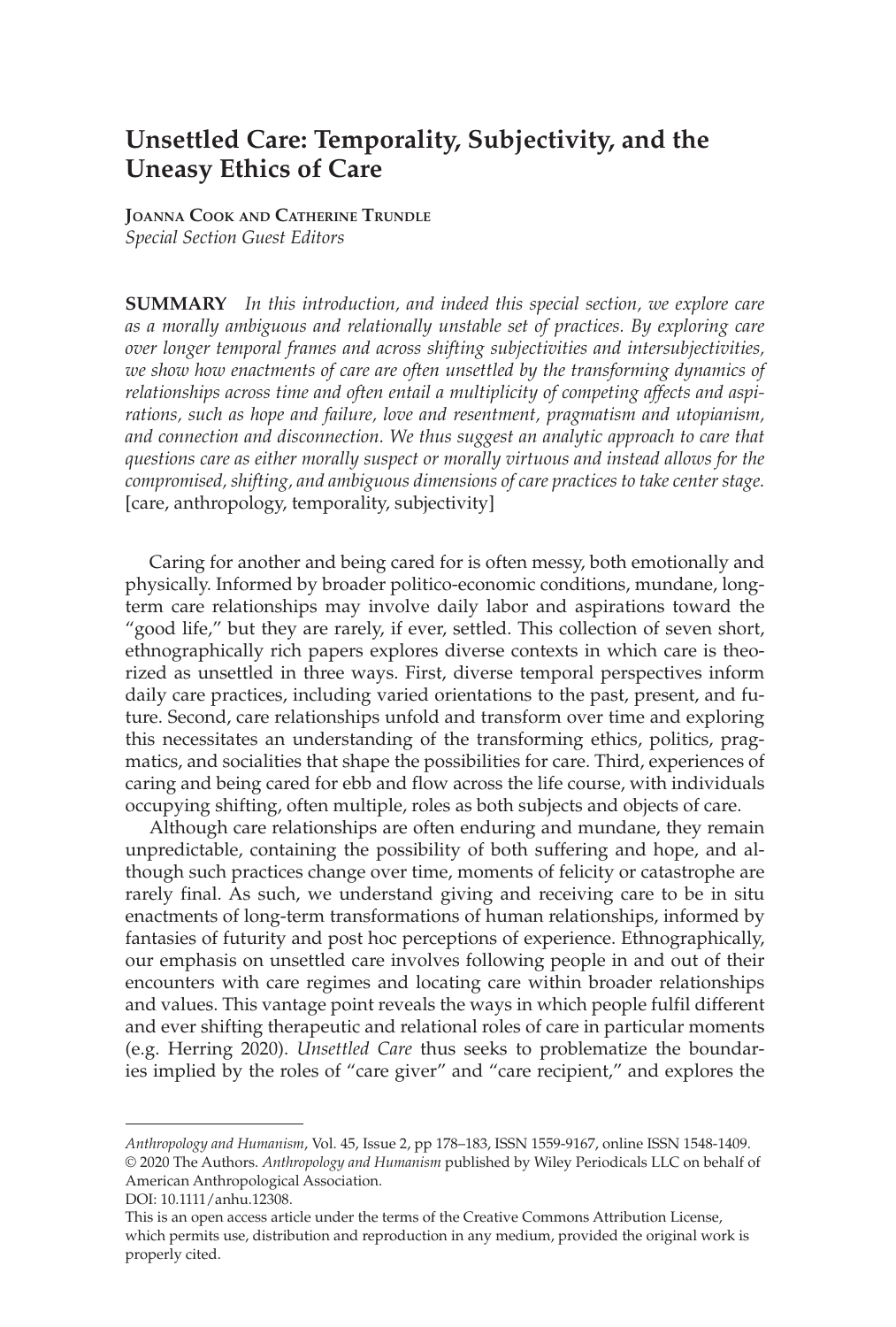changing temporal frames that undergird such relationships in order to inquire into the shifting intersubjective experiences of care.

# **Careful Anthropology**

In our attention to the unsettled temporality of care, we are indebted to, build upon, and extend recent trends in the anthropology of care. Much recent anthropological work on care has fruitfully drawn on political economy analyses to interrogate the politics of care. Such approaches have done the important work of framing care as a practice subverted by and aligned with various political ends. Underfunded, stressed, and compromised systems of care become tools of governance, within which various racial, gender, and class-based structures of inequality get reproduced. Anthropologists have shown the double-edged risks of care work, as it becomes entangled with state violence, emergent inequalities, exclusion and dispossession, and the expansion of capital (Han 2012; Stevenson 2014; Heineman 2016; Biehl 2007; Jervis 2001, Glenn 2012; Garcia 2010; Ticktin 2011). Scholars have also focused upon the wider political and economic infrastructures and technologies required to produce and sustain varied practices of care (Kaufman 2005; Nading 2014; Park and Fitzgerald 2011; Street 2014) and have explored how care becomes entangled with a biopolitics of self-care and the self-governing subject (Mulligan 2014; Wool 2015; Zigon 2010).

One of the risks in how such critiques are often read is in how care becomes an emotive object that resists analysis. In much scholarship and indeed in public debates about care, systems of care are characterized as deeply flawed, within which people are rendered structurally unable to care more generously or care in better ways for each other. What appears to be required is more care, better attuned care, and greater funding and resources to enable the expansion and entrenchment of good care work. This ethnographically, theoretically, and, indeed, politically limits our ability to think creatively about, and sometimes even *beyond*, care.

A contrastive approach to care in recent anthropology has been to analyze care as moral practice informed by ideal modes of human relationality and intimacy, underpinned by moral sincerity (to care *for* one must be *caring*; see Aulino 2016). Anthropologists have thus charted how care work operates as a mode of ethical life entangled with ideals of compassion, suffering, empathy, recognition, responsibility, love, agency, and witness (Buch 2015; Kleinman 2009; Taylor 2008). Ethnographic work has spotlighted how care makes up for the limits of other subject positions and ideologies such as freedom, choice, rights, and citizenship (Mol 2008; Kleinman 2009) and shown how care practices are crafted as a means of survival and solidarity in the wake of retreating or restructured state services (Wool 2015; Brodwin 2013; Caldwell 2007). In some accounts, care can become the seat of intimate, affective life in contrast to the indifferent, dehumanizing, and corrosive characteristics of economic life.

## **Unsettling the Anthropology of Care**

We propose that care practices defy easy categorization as effects of political forces or as socially unmoored affective experience. Care relationships transform over time in ways that are often unpredictable, complicated, or conflicted.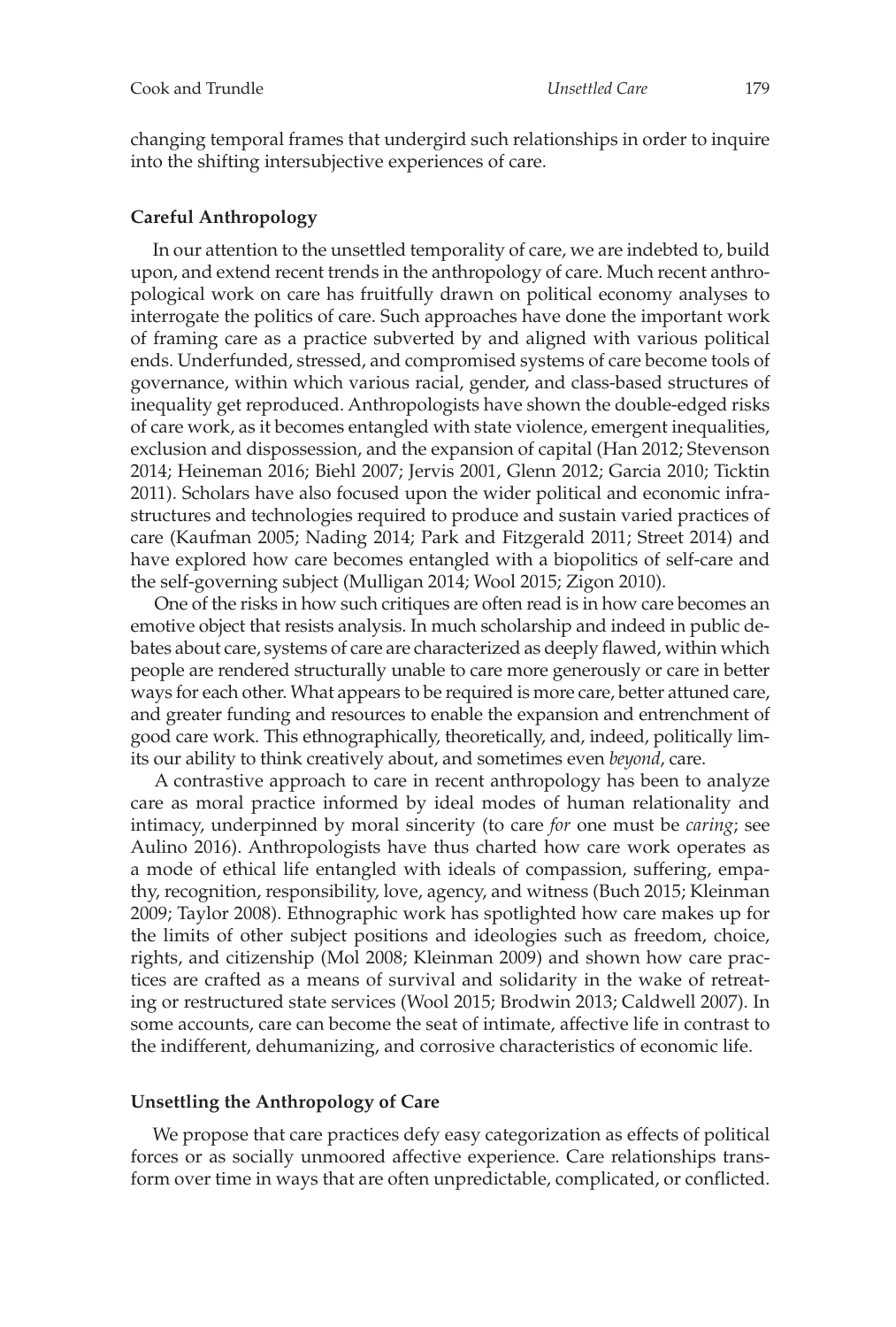Care thus, as Bo Kyeong Seo argues, is often an "ambivalent act that can entail risks and trade-offs … Care is a relation of co-activity, constantly being remade by those who participate in it" (2020:6; see also de la Bellacasa 2017). Care work often seeks (and often fails) to stabilize the dissonance between expectations and outcomes in the context of the multiple moral, economic, and social demands present within intersubjective relationships (Trnka and Trundle 2017). Approaching care as "unsettled" enables us to provide an anthropological account of the range of hopeful, doubtful, or ambivalent attitudes to and experiences of care, even in contexts of structural disenfranchisement. This shifts our understanding of care from its characterization as an absent or tainted object to an ethnographically grounded consideration of ongoing and morally ambiguous practices with which actors strive to grapple, achieve, or indeed curtail. It allows us to see the ways in which care's potential, as Gelsthrope et al. show, is "transformed through resistance, reinterpretation, and reimagination" (2020:4). In a related project, Michelle Murphy argues for "a politics of 'unsettling' care" that "strives to stir up and put into motion what is sedimented, while embracing the generativity of discomfort, critique, and non-innocence" (2015:717). The articles in this special section, however, reveal unsettled care not as an ethical project directed by the anthropologist toward the world but an ethnographically grounded set of cultural projects already emergent in the world that are diverse, competing, transforming, and unstable.

Joanna Cook's account challenges the valorization of caregiving (as "natural," "good," or "rewarding") in anthropology by revealing the unsettled nature of lived experience, replete with uncomfortable and changeable affective relations. Focusing on the place of "embodiment" for therapists in mindfulness-based cognitive therapy in the UK, Cook reveals that care often requires an on-going commitment to "being with" forms of uncomfortable self-experience. Therapists learn to develop a caring relationship with their own experiences of stress and anxiety, and to encourage therapy participants to do the same. Cook's paper highlights the ongoing, intersubjective, and emotionally unsettled nature of care relationships. Perveez Mody picks up this theme in her examination of arranged marriage among British South Asians. Mody argues that acts of care may be reframed as acts of force by their recipients, reframings that themselves remain unfinished in ongoing kin relationships and changing life experiences. In the process, difficult experiences in the past or challenging contemporary circumstances are made more livable but are never quite settled through a reciprocal and shifting understanding of care. Mody shows the value in setting side by side competing modes of care, and in doing so she challenges the binary between choice and conscription within models of care. These two papers are a rich illustration of the potential of attending to care as unsettled, both in the perceptions of the past and the future bound up in acts of care and in the shifting dynamics of complicated intersubjective relationships.

The next two papers consider unsettled care in broader organizational structures from the perspective of the recipients of care. Catherine Trundle engages critically with ideas of care as "tinkering," a form of ongoing, attentive effort on the part of carers. In her ethnographic account of military veterans who participated in British nuclear bomb testing in the Pacific, Trundle presents the frictions between competing temporalities of care and how actors seek to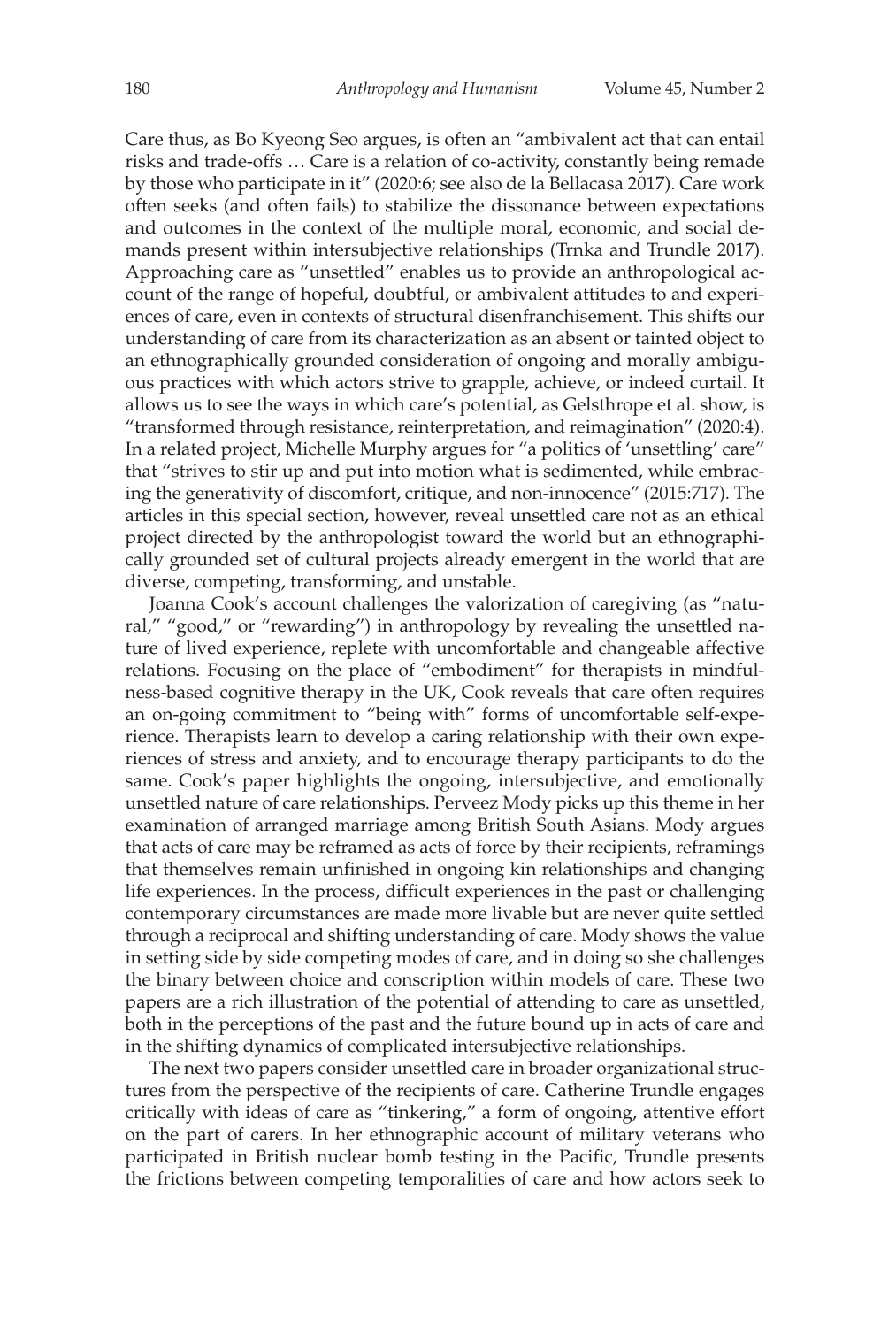challenge the workings of state care, and indeed, the unsettled nature of care itself. Successive state organizations and healthcare professionals develop forms of extended attention and long-term engagement in response to the care needs of test veterans. By contrast Trundle's participants seek forms of care that have clear limits and that are compensatory and definitive. In other words, they refuse unsettled care. The relationship between institutional logics and competing temporalities of care is brought into focus further by the article by Anita Hardon and her co-authors. They consider drug and harm reduction programs in Amsterdam from the perspective of those receiving care. Drug users develop a range of strategies to protect themselves from harm and receive care from peers in order to remain healthy. Hardon, et al. develop a theory of "care from below," highlighting the agentive and reflective work necessary to reduce experienced and anticipated risk. In so doing they highlight that the harm reduction programs "from above" worked effectively when aligned with and augmenting the practices of self-regulation that drug users use in order to be experimentally responsive to the uncertainties of drug use experience.

Patrick McKearney's paper reflects upon working as a carer for people with cognitive impairment at L'Arche, a Christian NGO in Britain. McKearney challenges "the trope of evaluative reversal" within anthropology that seeks to reclassify acts that seem violent, harmful, or indifferent as in fact care. McKearney argues such an argument settles care rather than reveals its tensions, uncertainties, and contingencies. Through his ethnography, McKearney reveals the way care depended upon moral luck, highlighting those factors of care that are beyond the direct control of the carer. Moreover, care existed in the unsettled modes of responsibility that flow between the carer's acts and the recipient's reactions and reception to them. In exploring these dimensions of care, the dividing line between coercion and freedom is undone.

The special issue then turns its attention to the unsettled experiences of carers who must also receive care, as well as practices of self-care. Reflecting upon the experience of conducting fieldwork with children, Emily Yates-Doerr develops the concept of antihero care. Drawing on Ursula K. Le Guin's critique of the hero and her alternative metaphor of the seed carrier, Yates-Doerr revisits a moment of peril and "failure" in her fieldwork. Through this she encourages us to rethink the "closed totalities" inherent to holism within anthropology. She challenges us to reframe knowledge production and fieldwork, and the relational ethics that accompany them, as a process of carework that is always an incomplete, unsettled, contradictory, and iterative process. In a very different context, Hannah Brown explores care work performed within the households of rural, western Kenya. Here, care work is oriented toward growth: the growth of children, animals, crops, household incomes, and houses. Brown challenges the boundaries between domestic care and economic activities, between the reproductive and productive, and reveals the fragile, contingent nature of care as growth, as families also reckon with its opposite: economic precarity, sickness, and death.

In her afterword, Rayna Rapp reflects upon several salient themes crosscutting the papers. She notes the lively place of temporality in unsettled care. "Time is always a social metric," she reflects, and as the papers demonstrate, practices of care contain within them "multiple chronologies" that refuse easily to align. Reflexivity is also at the heart of many practices of unsettled care,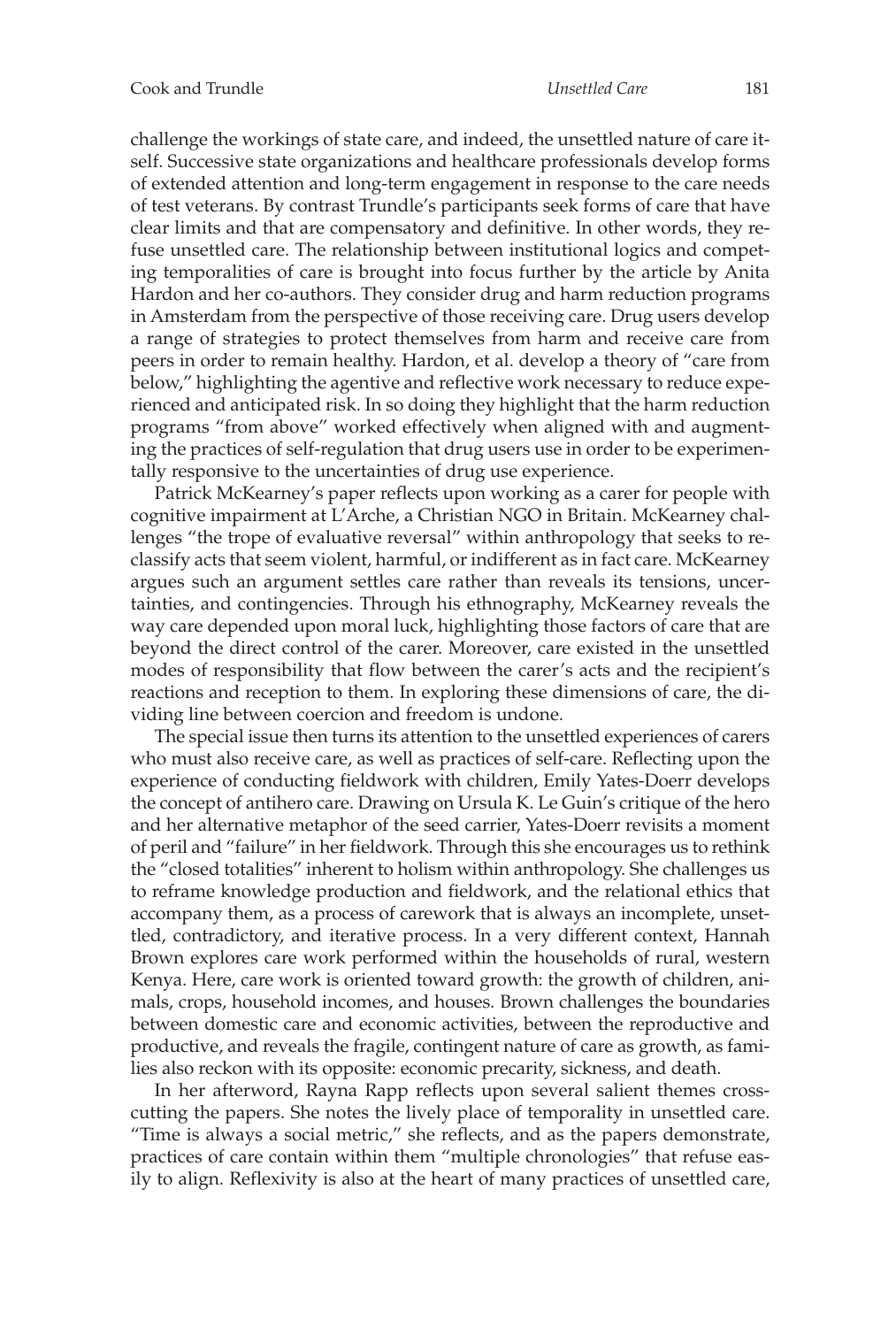which helps those engaged in care to navigate the vulnerabilities and interdependencies that both trouble and strengthen the work of care. Reflecting on the insights offered by disability studies, as well as intersectional feminism, Black feminism, and women-of-color scholarship, Rapp points out how struggles over care lie at the political and intellectual center of these movements and debates. What is at stake here are care relations that need unsettling (such as those that equate women of color with the labor of nannies, care attendants, and domestic workers), as well as struggles to more deeply entrench the links between everyday modes of care and social justice. As Rapp's call makes clear, in ethically unsettling care, social inequities that stubbornly fall along lines of gender, generation, race, and class must remain central to our critiques.

Taken together, these papers reveal the unpredictable unfolding of care relations in diverse settings, over time, and across the life course. By focusing on the lifeworlds of those in relations of care, the complex and unstable roles, ideals, politics, and practices of care as they unfold intersubjectively, this conversation allows us to spotlight the complex enactments of care that can both nurture and harm, that unsettle, yet also work to ensure the vitality of, relational life.

### **References Cited**

Aulino, Felicity

2016 "Rituals of Care for the Elderly in Northern Thailand: Merit, Morality, and the Everyday of Long-Term Care." *American Ethnologist* 43(1):91–102.

Biehl, João

2007 *Will to Live: AIDS Therapies and the Politics of Survival*. Princeton, NJ: Princeton University Press.

Brodwin, Paul

2013 *Everyday Ethics: Voices from the Front Line of Community Psychiatry*. Berkeley: University of California Press.

Buch, Elana D.

2015 "Anthropology of Aging and Care." *Annual Review of Anthropology* 44:277–93. Caldwell, Melissa L.

2007 "Elder Care in the New Russia: The Changing Face of Compassionate Social Security." *Focaal* 50:66–80.

de la Bellacasa, María Puig

2017 *Matters of Care: Speculative Ethics in More than Human Worlds*. Minneapolis: University of Minnesota Press.

Garcia, Angela

2010 *The Pastoral Clinic: Addiction and Dispossession along the Rio Grande*. Berkeley: University of California Press.

Gelsthrope, Loraine, Perveez Mody, and Brian Sloane

2020 "Introduction: Spaces of Care: Concepts, Configurations, Challenges." In *Spaces of Care*, edited by Loraine Gelsthrope, Perveez Mody, and Brian Sloan, pp. 1–14. Oxford, UK: Bloomsbury.

Glenn, Evelyn Nakano

2012 *Forced to Care: Coercion and Caregiving in America*. Cambridge, MA: Harvard University Press.

Han, Clara

2012 *Life in Debt: Times of Care and Violence in Neoliberal Chile*. Berkeley: University of California Press.

Heineman, Laura L.

2016 *Transplanting Care: Shifting commitments in health and care in the United States*. New Brunswick, NJ: Rutgers University Press.